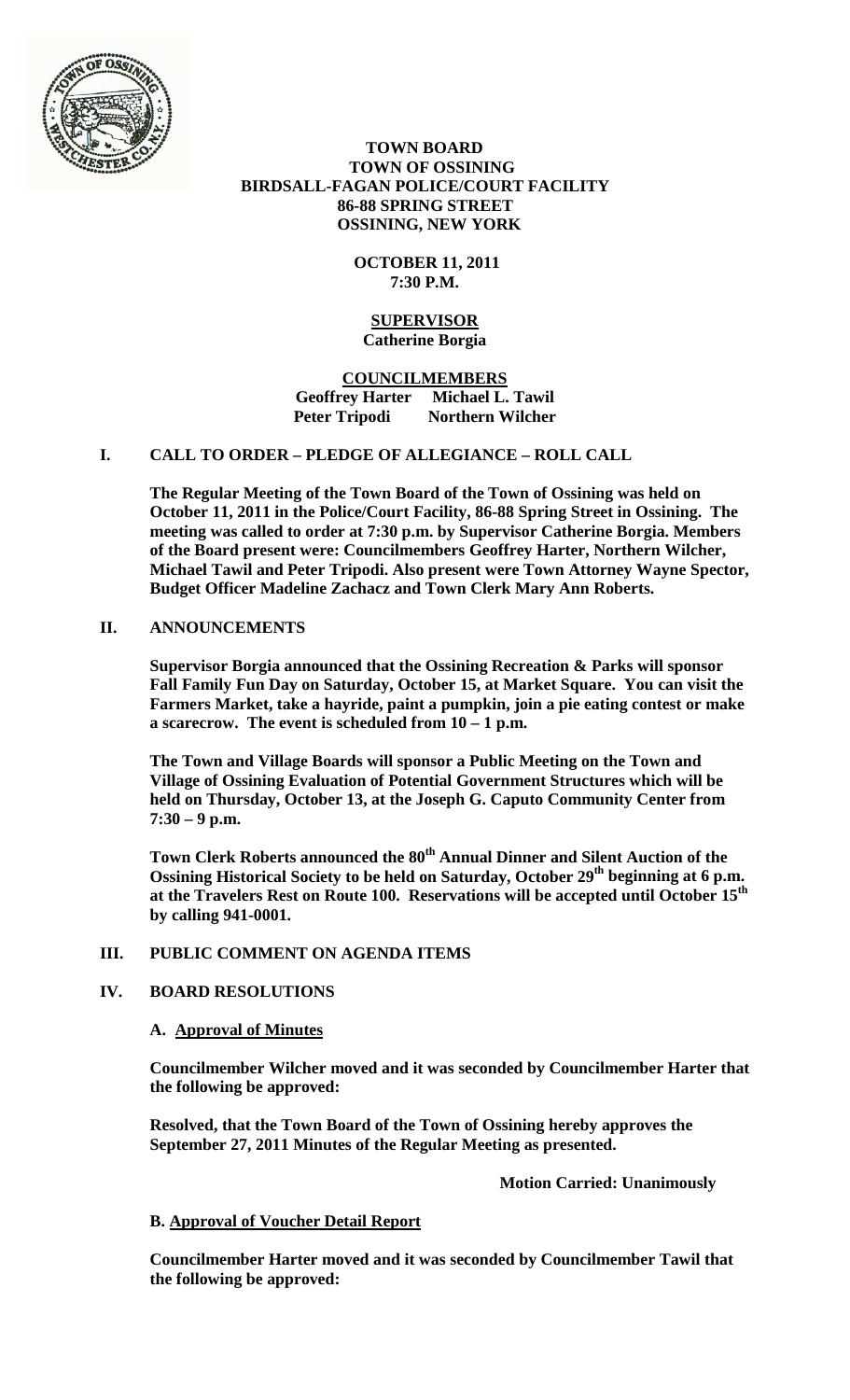**Resolved, that the Town Board of the Town of Ossining hereby approves the Voucher Detail Report dated October 11, 2011 in the amount of \$390,167.77**

> **Vote: 4-0-1 Voting Aye: Wilcher, Harter, Tawil & Borgia Nay: Tripodi**

### **C. Call for Public Hearing on Local Law #8 of 2011**

**Councilmember Wilcher moved and it was seconded by Councilmember Tawil that the following be approved:**

**Resolved that the Town Board of the Town of Ossining calls for a public hearing on Local Law # 8 of 2011, "Emergency Alarms in the Town of Ossining" to be held on Tuesday, October 25, at 7:30 pm, at the Police/Court facility, 86-88 Spring Street, Ossining.**

**Motion Carried: Unanimously**

#### **D. Sale of Surplus Equipment-Passenger Bus**

**Councilmember Wilcher moved and it was seconded by Councilmember Wilcher that the following be approved:**

**Whereas the Town Board of the Town of Ossining declares the following vehicle to be surplus, and** 

**Whereas, the Town Board of the Town of Ossining authorizes the sale of said bus to the best offer made, and**

**Whereas the Village of Ossining Fire Department made an offer to purchase the surplus equipment for \$10, therefore be it**

**Resolved that the Town Board of the Town of Ossining authorizes the sale of the following vehicle to the Village of Ossining Fire Department for the sum of \$10.**

**VIN YEAR/MODEL 1FDXE4058WHB01110 1998 Ford Bus**

**Vote: 4-1-0 Voting Aye: Wilcher, Harter, Tawil & Borgia Abstain: Tripodi** 

#### **E. Sale of Surplus Equipment-Highway Department**

**Councilmember Harter moved and it was seconded by Councilmember Tawil that the following be approved:**

**Whereas the Town Board of the Town of Ossining declares the diesel generator formerly used at the Stormytown Road pump station, now disabled due to the completion of the gravity sewer project, as surplus, and** 

**Whereas the Town Board of the Town of Ossining authorizes the sale of said generator to the best offer made, or the disposal of same if no such offer was made, and**

**Whereas the Village of Ossining Fire Department made an offer to purchase the surplus equipment for \$10, therefore be it**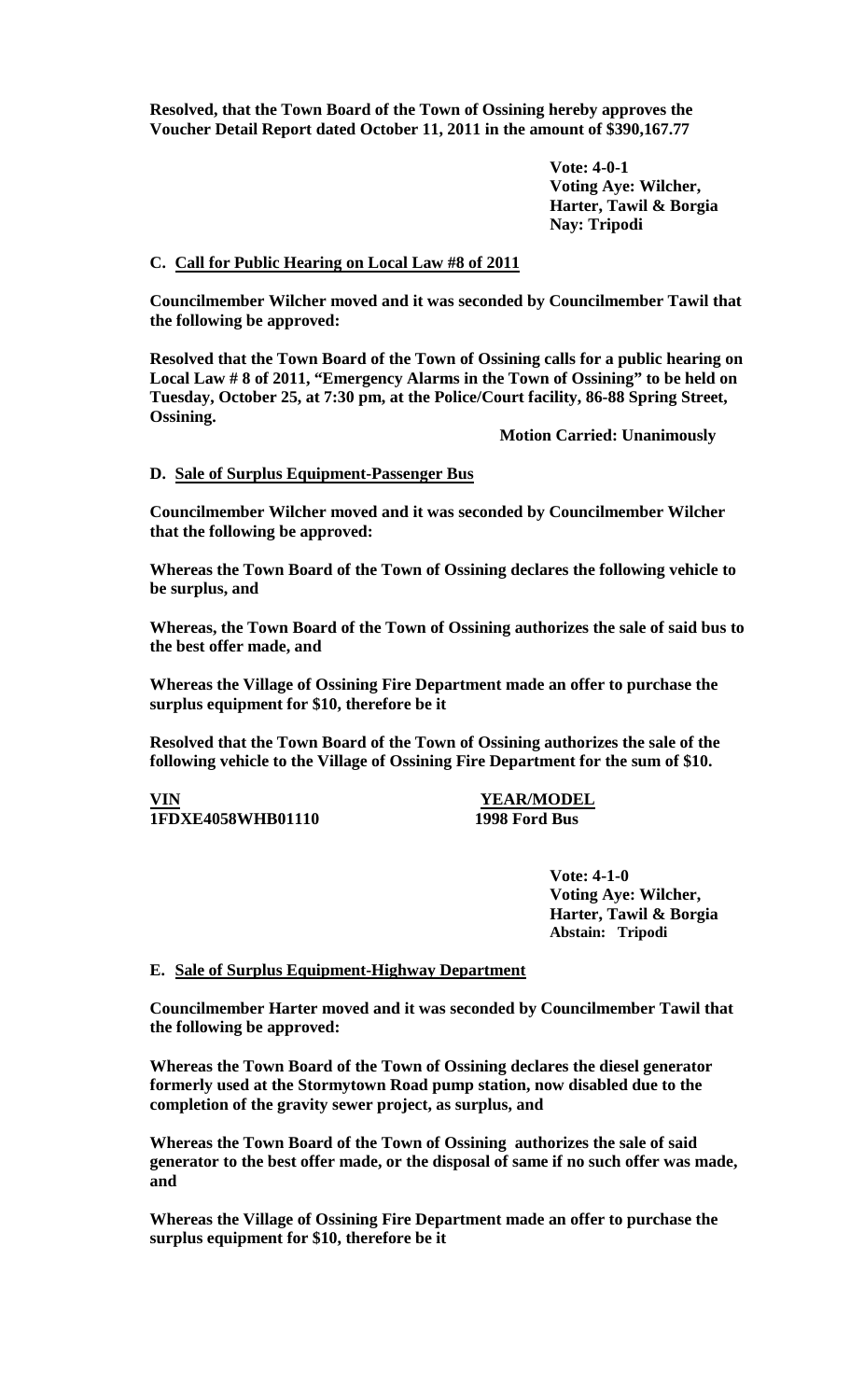**Resolved that the Town Board of the Town of Ossining authorizes the sale of the diesel generator formerly used at the Stormytown Road pump station to the Village of Ossining Fire Department for the sum of \$10.**

> **Vote: 4-1-0 Voting Aye: Wilcher, Harter, Tawil & Borgia Abstain: Tripodi**

## **F. Move November 8, 2011 Legislative Meeting**

**Councilmember Tawil moved and it was seconded by Councilmember Wilcher that the following be approved:**

**Whereas Election Day falls on Tuesday November 8, 2011, the date of a regular legislative meeting of the Ossining Town Board, and**

**Whereas the Town Board wishes to move the regular meeting from Election Day, to accommodate other municipal administrative matters which must be accomplished by law on that date, therefore be it** 

**Resolved that the Ossining Town Board will hold a legislative meeting on Wednesday, November 9, 2011 at the Police Facility at 507 North State Road, Briarcliff, NY in place of its regularly scheduled meeting on Tuesday, November 8, 2011.**

**Motion Carried: Unanimously**

# **G. Gerlach Park Lights**

**Councilmember Tawil moved and it was seconded by Councilmember Harter that the following be approved:**

**Resolved that the Town Board of the Town of Ossining authorizes the Recreation Superintendent to purchase new lights and a Remote Equipment Controller (REC) to replace the current lights at the Gerlach Park Softball Field from Musco Lighting, at a cost not to exceed \$13,000, to be funded using the Parkland Trust monies.** 

**Motion Carried: Unanimously**

## **H. Surplus Equipment-Dale Cemetery**

**Councilmember Harter moved and it was seconded by Councilmember Tawil that the following be approved:**

**Resolved, that the Town Board of the Town of Ossining hereby declares the 1987 Dodge Dakota pickup vehicle as surplus and authorizes the sale of, to the best offer made; however; if no sale is able to be made due to the poor condition of the vehicle, the Town Board authorizes the equipment to be disposed of.**

**VIN YEAR/MODEL 1B7FN14M8HS486202 1987/DODGE**

**Motion Carried: Unanimously**

## **V. CORRESPONDENCE TO BE RECEIVED AND FILED**

**Councilmember Tawil moved and it was seconded by Councilmember Wilcher that the following be approved:**

• **Minutes of the Town Planning Board.**

**Motion Carried: Unanimously**